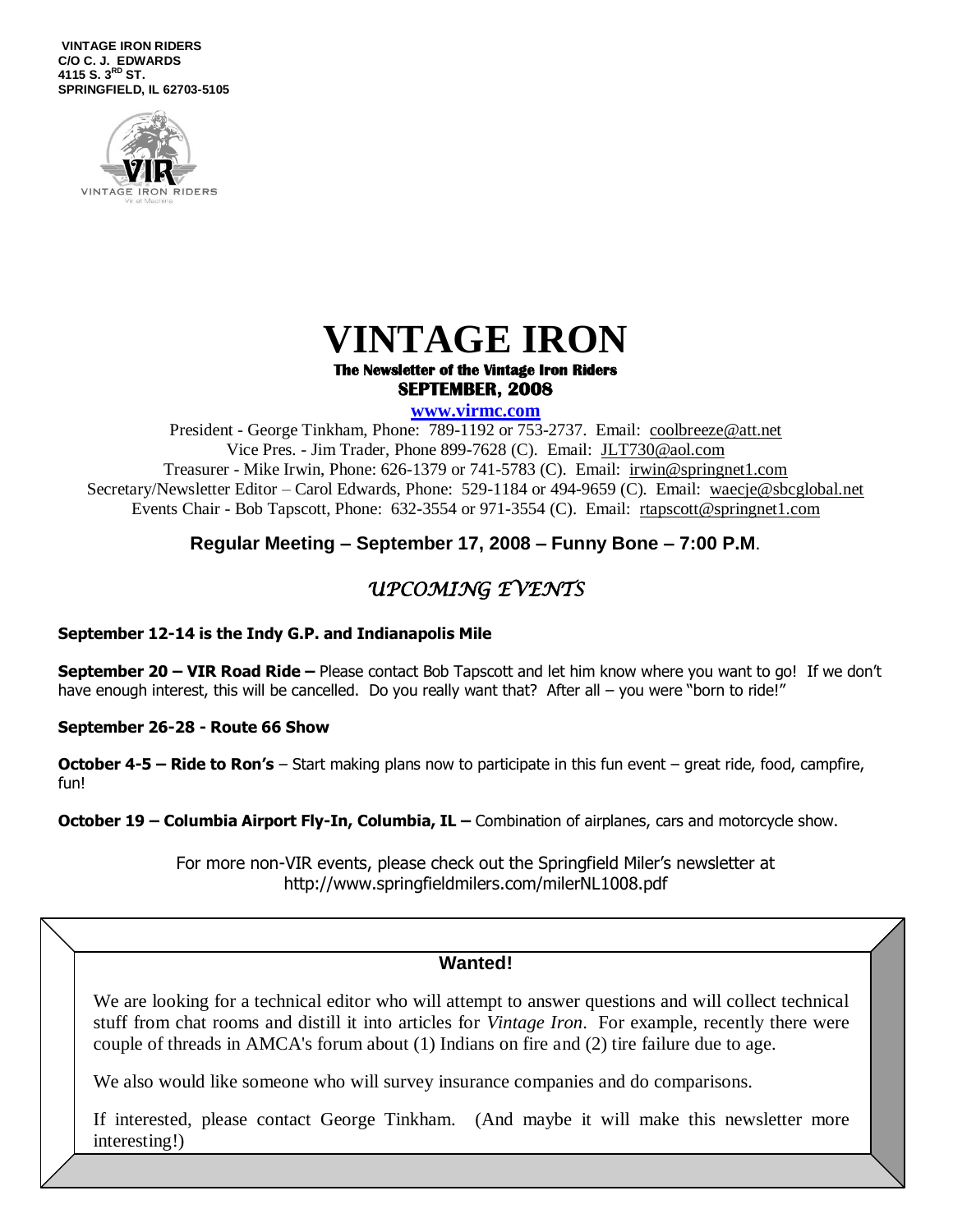### **PRESIDENT'S PRATTLE**

. Happy Birthday!

We have covered a lot of ground since a few of us got together at the AMCA Blackhawk Chapter antique swap meet & bike show in Davenport 5 years ago. It took us awhile to settle on a name, a motto, an insignia, by laws, etc., but we cleared those hurdles. That gives me confidence that we can handle new challenges that we will face in the future.

Speaking of Chief Blackhawk Chapter's event, they very graciously entered my Harley in the judged show even though I may have arrived right at (or slightly after) the 4:00 P.M. time that the registration usually closed. Mike Bitschenauer helped me with registration, found me a ticket for the banquet that night, and introduced me to several distinguished individuals in the world of motorcycling. Thanks Mike!

Speaking of thanks, last summer Harvey Tapscott organized a run to Mechanicsburg to go to visitation for Jeff White. When Jeff's family asked us to lead the funeral procession, Leroy Solomon and Mick Larue followed me back to Springfield to get my Chief. We scurried desperately to drain the oil (It wet-sumps.) and move my one good battery from another Indian to the Chief. With their help, I was able to get back in time to lead the procession on a bike much like Jeff's '53 Chief. Thanks Mick and Leroy!

This past Davenport show may be the last time I put my Harley KHK in a judged show, but it is about as complete as it has been during the time I have owned it. This past year Lew Fehring and Emerson Roderick repaired the broken fins on the front cylinder. *Now* the doggone bike has the last major blemish removed. Thanks Lew and Emerson!

Vintage Iron Riders may be only 5 years old, but it has already done me a world of good. I have a lot to be thankful for. Trust me, there are a lot more members who deserve - and have - my thanks than those listed above. In the next 5 years, there will be even more. This is how a good club works: we are there for each other and we appreciate fellow members. Thank you all - you have made Vintage Iron Riders a very good club.

## Product Order

It's getting that time again – to be thinking about Christmas presents – giving (and receiving)! We hope to have a catalog at the meeting so you can order or look through and let your friends and family know what you would like to have (make it easy on them for a change). Perhaps think beyond T-shirts – go for a jacket! Ask your family to contact Bob Tapscott to place an order.

## **And speaking of Christmas…..**

Since so many of you participated in the Havana Bike Show, we **once again won** the prize for having the most bikes from one club - \$250.00! We'll talk more about this at the meeting – what we want to do with it, etc.

## **"Vintage Visdom"**

Contentment is not the fulfillment of what you want, but the realization of how much you already have.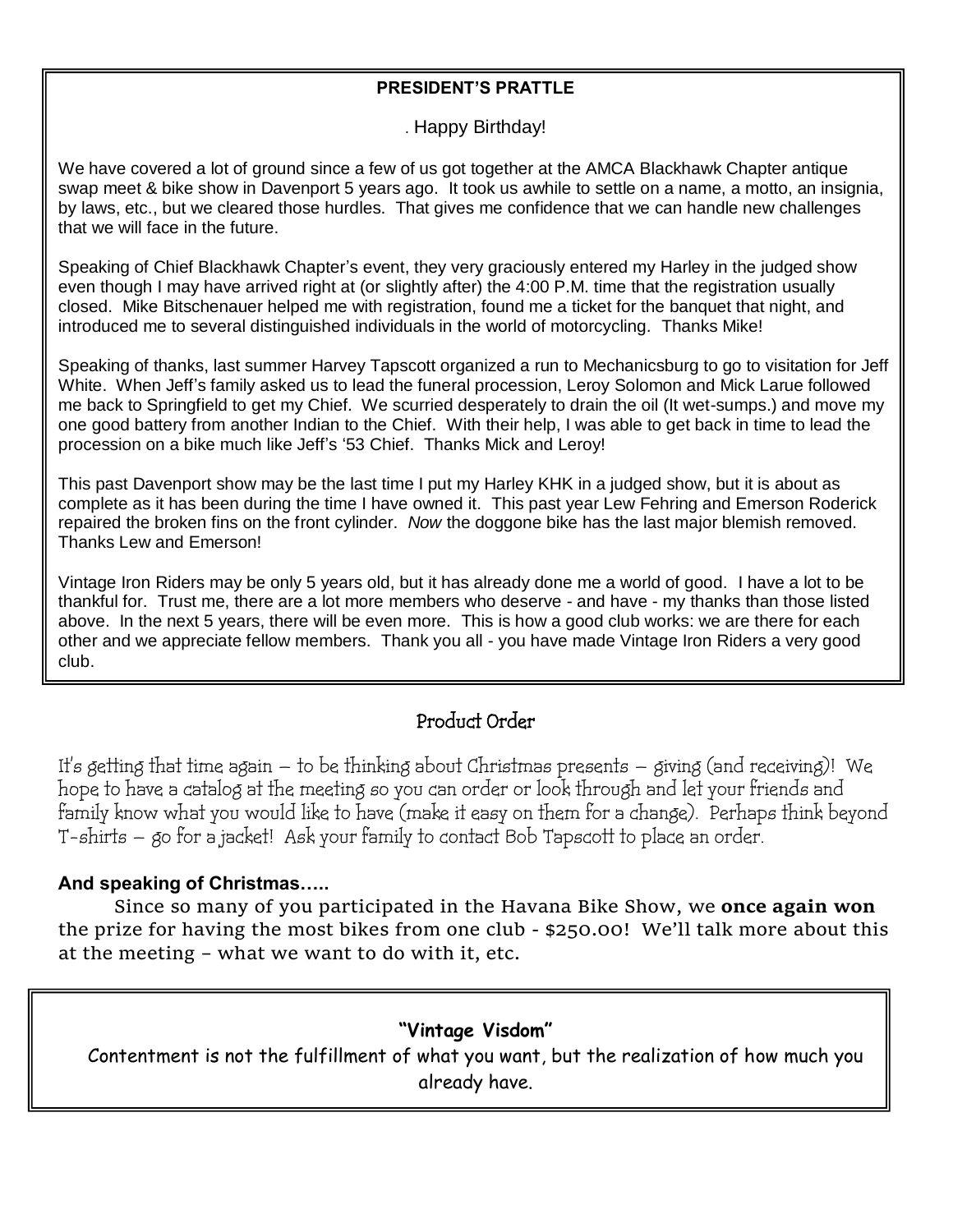#### **MINUTES OF MEETING Vintage Iron Riders Funny Bone/Break Time August 20, 2008**

**Meeting called to order at 7:20 P.M. by President George Tinkham. The Pledge of Allegiance was recited.**

**Motion made and seconded to approve the Minutes as sent out. Motion carried.**

**Treasurer's Report: Mike Irwin reported that we have \$1,297.97 in the treasury, plus tonight's business.**

**Events: Jim Trader reported on the State Fair Parade: we had four bikes on our float and ABATE had a float as well. Jim thanked Art Barto for helping with the float. We won the \$250 prize at the Havana Car/Bike Show with 32 bikes from the Club. The car club had 29 entries. Jim thanked Cathy Tapscott, Dave Young and Bob Laskowski for their help with the show. He mentioned the next show on September 27th at Beardstown, which is about the same format as Havana and asked for participants. According to Dave Lefferts, there will be a fireworks display at the Springfield Mile and they are going to try to shoot off a display of the VIR logo.**

**Bob Tapscott reported on upcoming events. The Peoria TT Vintage Race is August 24th. On August 26 Hall's is having a band and other events for the 105th Harley Anniversary riders who are on their way to Milwaukee. Springfield is the overnight stop for them. Hall's has asked VIR to display some vintage bikes that day, which we have agreed to do. August 29-31 is the Davenport show and swap meet. There will be a special event at the Springfield Mile August 31: VIR display will be on Sunday only from 9-1. Motorcyclists can ride the mile for a fee of \$10 with proceeds going to the J. B. Norris Trust Fund. Sign-up will in the infield starting at 12:45 P.M. On Sunday, there will be a J. B. Norris Trust Fund fund raiser at the Artisan Building with bands from 6:00 P.M. until Midnight. The Secretary of State Antique Car/Bike Show and Swap Meet is September 6. Gene Beenenga distributed registration forms. Cruise for Charity is the same weekend near the SOS event, with a Friday night (September 5) cruise. September 12-14 is the Indy G.P. and Indianapolis Mile. September 20 is a VIR road ride, but if we don't get enough interest it may be cancelled. October 4-5 is the Ride to Ron's. WYMG is sponsoring a contest called Rockin' Ride. They take pictures of vehicles at different locations, post them on the web and let people vote. Prize is \$500**

**Products: No orders are being taken at this time. Perhaps next month when Bob gets a new catalog, he will be taking orders for fall and winter.**

**Old Business: George reported on the lawsuit against the Governor. A motion has been filed for Summary Judgment. Judge Leo Zappa will make a ruling. They are asking for a permanent injunction and that the motorcycle training money be returned to the proper fund. Mike Irwin is still collecting photos to put in next year's calendar and asked that members send him a photo of their bike if they want it on the calendar. We need to get photos of the new members.** 

**New Business: Guest was Jim Woolary. Board recommended approval of applications for membership from Mike Fuiten, who was present, and Dave Swanson from Rockford. Membership voted for approval of these applications.** 

**Don Udey announced that the bridge on the other side of New Berlin on Old Jacksonville Road will be closed until December.**

**There being no further business, a motion was made and seconded to adjourn. Meeting adjourned at 7:40 P.M.**

**Carol J. Edwards, Secretary**